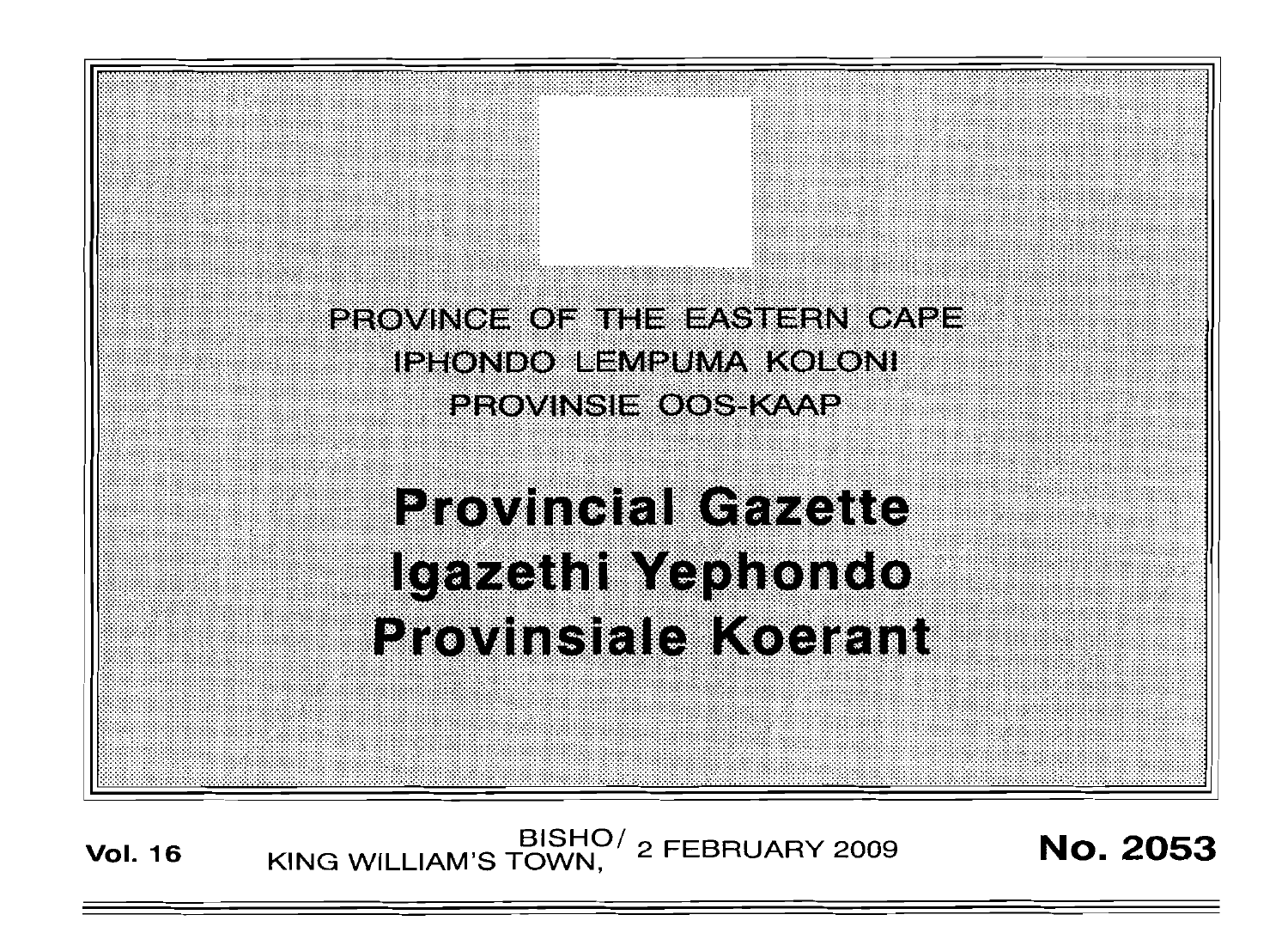# **CONTENTS· INHOLID**

| No. |                                                                                                                  | Page<br>No. | Gazette<br>No. |
|-----|------------------------------------------------------------------------------------------------------------------|-------------|----------------|
|     | <b>GENERAL NOTICES</b>                                                                                           |             |                |
| 25  | Land Use Planning Ordinance (15/1985): and Removal of Restrictions Act (84/1967): Buffalo City Municipality:     | з           | 2053           |
|     | Grondgebruiksordonnansie (15/1985) en Opheffing van Beperkings (84/1967): Buffalostad Munisipaliteit: Opheffing  | з           | 2053           |
| 26  |                                                                                                                  | 3           | 2053           |
| 26  |                                                                                                                  | 4           | 2053           |
| 27  |                                                                                                                  | 4           | 2053           |
| 27  |                                                                                                                  | 5           | 2053           |
| 28  | Removal of Restrictions Act (84/1967): Mandela Bay Municipality: Removal of title conditions: Erf 6, Parsonsvlei | 5           | 2053           |
|     | Wet op Opheffing van Beperkings (84/1967): Nelson Mandelabaai Munisipaliteit: Opheffing van Titelvoorwaardes:    | 5           | 2053           |
| 29  |                                                                                                                  | 6           | 2053           |
|     |                                                                                                                  | 6           | 2053           |
| 30  |                                                                                                                  | 6           | 2053           |
| 31  | Townships Ordinance (33/1934): King Sabatha Dalindebo Municipality: Closure, rezoning and subdivision: Portion   | 6           | 2053           |
| 32  |                                                                                                                  |             | 2053           |
|     |                                                                                                                  |             |                |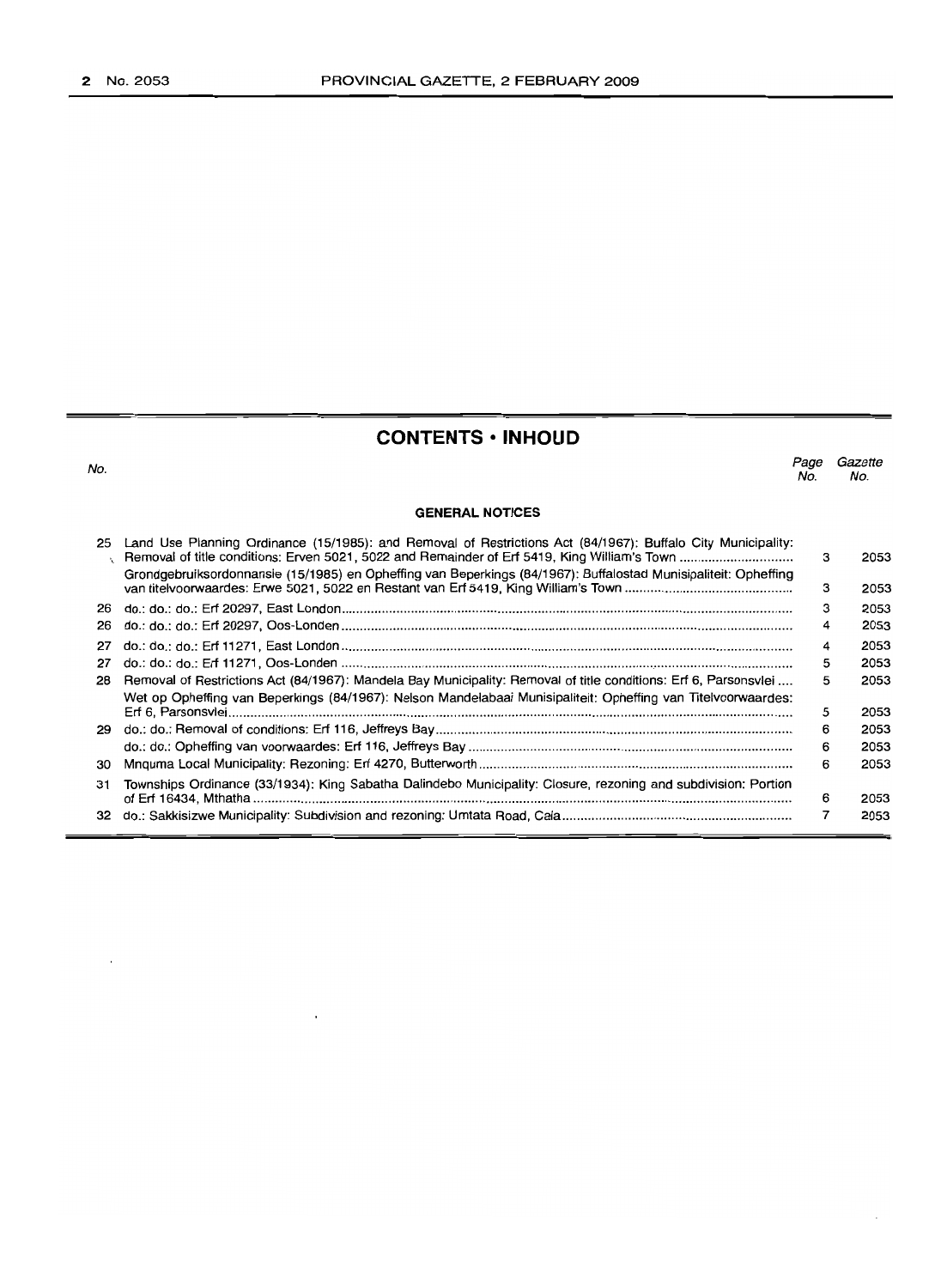# **GENERAL NOTICES**

# No. 25

### **BUFFALO CITY MUNICIPALITY**

LAND USE PLANNING ORDINANCE No. 15 OF 1985, REZONING i.t.o. SECTION 17 (2) (a)

### REMOVAL OF RESTRICTIONS ACT, 1967 (ACT 84 OF 1967)

It is hereby notified in terms of the above-mentioned Act/Ordinance that the undermentioned application(s) has been received and is open to inspection at Room 4145, 4th Floor, Department of Housing and Local Government and Traditional Affairs, Eastern Cape Regional Office, Tyamzashe Building, Civic Square, Bisho and at the Town Planning Enquiry Counter, First Floor, City Engineering Centre, 26 Oxford Street, East London on weekdays from 08:00 to 13:00.

Any objections, with full reasons therefor, must be lodged in writing with the Acting Municipal Manager, P.O. Box 134, East London, not later than 24 February 2009, quoting the above Act and the objector's erf number.

Nature of Application:

1. Removal of title conditions A1, A3 and A4 applicable to Erven 5021, 5022 and Remainder of Ert 5419, King William's Town.

2. Rezoning from General Industrial Zone 1 purposes to Business Zone 4 purposes.

3. Consolidation of Erven 5021, 5022 and Remainder of Ert 5419, to create one ert.

Applicant: ESDA Properties.

### V.A. **LWANA, Acting Municipal Manager**

(5532)

### **BUFFALOSTAD MUNISIPALITEIT**

**-**

GRONDGEBRUIKS ORDONNANSIE No. 15 VAN 1985, HERSONERING KRAGTENS ARTIKEL 17 (2) (a) OPHEFFING VAN BEPERKINGS, 1967 (WET 84 VAN 1967)

Kragtens bostaande Ordonnansies/Wet word hiermee kennis gegee dat onderstaande aansoek/e ontvang is en ter insae Ie by Kamer 4145, 4de Verdieping, Departement Behuising, Plaaslike Regering en Tradisionele sake, Oos-Kaap Streekkantoor, Tyamzashe gebou, Burgerplein, Bisho en by die navraetoonbank van die Stadsbeplanningstak, Eerste Verdieping, Stadsingenieursentrum, Oxfordstraat 26, Oos-Londen, op weeksdae van 08:00 tot 13:00.

Enige besware, met volledige redes daarvoor, moet voor of op 24 Februarie 2009 skriftelik by die Waarnemende Munisipale Bestuurder, Posbus 134, Oos-Londen, ingedien word met vermelding van bogenoemde Wet en die beswaarmaker se ertnommer.

Aard van aansoek:

1. Opheffing van titelvoorwaardes A1, A3 en A4 van toepassing op Erwe 5021, 5022 en Restant van Ert 5419, King William's Town.

2. Hersonering van Alqerneenindustrieledoeleindes 1 na Besigheidsdoeleindes 4.

3. Konsolidering van Erwe 5021, 5022 en Restant van Ert 5419, om een ert te skep.

Aansoekers:

ESDA Properties.

### V.A. **LWANA, Waarnemende Munisipale Bestuurder**

(5532)

# No. 26

### **BUFFALO CITY MUNICIPALITY**

LAND USE PLANNING ORDINANCE No. 15 OF 1985, SUBDIVISION i.t.o, SECTION 24 (2)

### REMOVAL OF RESTRICTIONS ACT, 1967 (ACT 84 OF 1967) SEC 3 (6)

It is hereby notified in terms of the above-mentioned Act/Ordinance that the undermentioned application(s) has been received and is open to inspection at Room 4145, 4th Floor, Department of Housing and Local Government and Traditional Affairs, Eastern Cape Regional Office, Tyamzashe Building, Civic Square, Bisho and at the Town Planning Enquiry Counter, First Floor, City Engineering Centre, 26 Oxford Street, East London on weekdays from 08:00 to 13:00.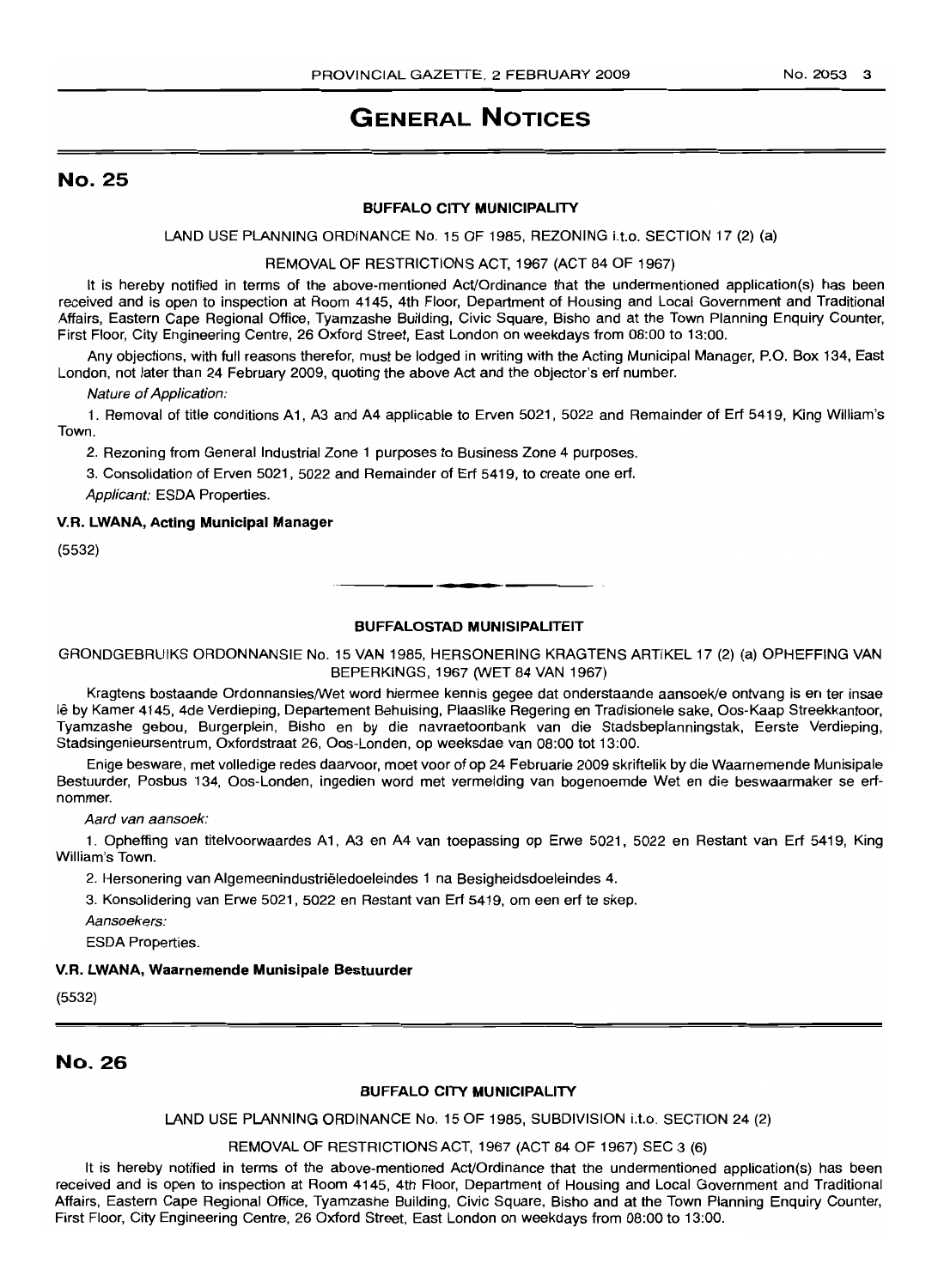Any objections, with full reasons therefor, must be lodged in writing with the Acting Municipal Manager, P.O. Box 134, East London, not later than 24 February 2009, quoting the above Act and the objector's erf number.

Nature of Application:

1. Removal of title conditions B (b) applicable to Erf 20297, East London, in order to subdivide the property.

2. Subdivision of the property into Portion 1 and a Remainder.

Applicant:

R. W. Ollis.

### V.R. LWANA, Acting Municipal Manager

(5531)

### **BUFFALOSTAD MUNISIPALITEIT**

-**- .**

GRONDGEBRUIKS ORDONNANSIE No. 15 VAN 1985, ONDERVERDELING KRAGTENS ARTIKEL 24 (2) WET OP OPHEFFING VAN BEPERKINGS, 1967 (WET 84 VAN 1967) ARTIKEL 3 (6)

Kragtens bostaande Ordonnansies word hiermee kennis gegee dat onderstaande aansoek ontvang is en ter insae lê by Kamer 4145, 4de Verdieping, Departement Behuising, Plaaslike Regering en Tradisionele sake, Oos-Kaap Streekkantoor, Tyamzashe gebou, Burgerplein, Bisho en by die navraetoonbank van die Stadsbeplanningstak, Eerste Verdieping, Stadsingenieursentrum, Oxfordstraat 26, Oos-Londen, op weeksdae van 08:00 tot 13:00.

Enige besware, met volledige redes daarvoor, moet voor of op 24 Februarie 2009 skriftelik by die Waarnemende Munisipale Bestuurder, Posbus 134, Oos-Londen, ingedien word met vermelding van bogenoemde Wet en die beswaarmaker se erfnommer.

Aard van aansoek:

1. Opheffing van titelvoorwaardes B (b) van toepassing op Erf 20297, Oos-Londen, sodat dit onderverdeel kan word.

2. Onderverdeling van die eiendom in Gedeelte 1 en 'n Restant.

Aansoeker:

R. W. Ollis.

### V.R. LWANA, Waarnemende Munisipale Bestuurder

(5531)

# No. 27

### BUFFALO CITY MUNICIPALITY

### LAND USE PLANNING ORDINANCE No. 15 OF 1985, SUBDIVISION l.t.o. SECTION 24 (2), DEPARTURE i.t.o. SECTION 15 (2) (a)

### REMOVAL OF RESTRICTIONS ACT, 1967 (ACT 84 OF 1967) SEC 3 (6)

It is hereby notified in terms of the above-mentioned AcVOrdinance that the undermentioned application(s) has been received and is open to inspection at Room 4145, 4th Floor, Department of Housing and Local Government and Traditional Affairs, Eastern Cape, Regional Office, Tyamzashe Building, Civic Square, Bisho and at the Town Planning Enquiry Counter, First Floor, City Engineering Centre, 26 Oxford Street, East London on weekdays from 08:00 to 13:00.

Any objections, with full reasons therefor, must be lodged in writing with the Municipal Manager, P.O. Box 134, East London, not later than 24 February 2009, quoting the above Act and the objector's erf number.

Nature of Application:

1. Removal of title conditions C (3) (a) and (b) applicable to Erf 11271, East London, for departure and subdivide the property.

2. Departure from building line requirements, to allow relaxation of building lines.

3. Subdivision of the property into Portion 1 and a Remainder-for Business Zone IV use.

Applicants:

A.D. Romans, K.G. Harris & L.L. Harris.

### V.R. LWANA, Acting Municipal Manager

(5533)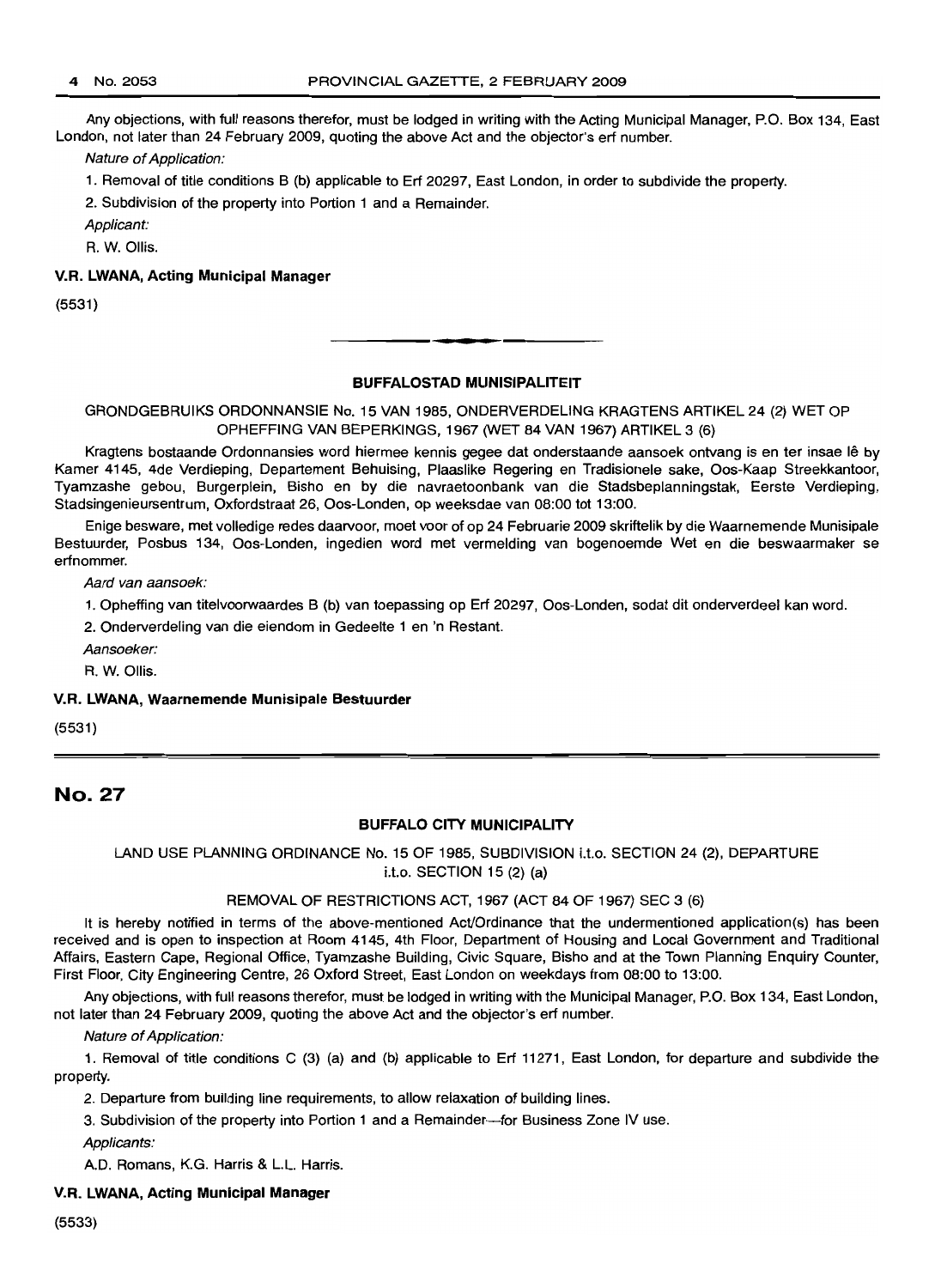### BUFFALOSTAD MUNISIPALITEIT

GRONDGEBRUIKS ORDONNANSIE No. 15 VAN 1985, AFWYKING KRAGTENS ARTIKEL 15 (2) (a) ONDERVERDELING KRAGTENS ARTIKEL 24 (2) WET OP OPHEFFING VAN BEPERKINGS, 1967 (WET 84 VAN 1967) ARTIKEL 3 (6)

Kragtens bostaande Ordonnansies word hiermee kennis gegee dat onderstaande aansoek ontvang is en ter insae lê by Kamer 4145, 4de Verdieping, Departement Behuising, Plaaslike Regering en Tradisionele sake, Oos-Kaap Streekkantoor, Tyamzashe gebou, Burgerplein, Bisho en by die navraetoonbank van die Stadsbeplanningstak, Eeste Verdieping, Stadsingenieursentrum, Oxfordstraat 26, Oos-Londen, op weeksdae van 08:00 tot 13:00.

Enige besware, met volledige redes daarvoor, moet voor of op 24 Februarie 2009 skriftelik by die Waarnemende Munisipale Bestuurder, Posbus 134, Oos-Londen, ingedien word met vermelding van bogenoemde Wet en die beswaarmaker se ertnommer.

Aard van aansoek:

1. Opheffing van titelvoowaardes C (3) (a) en (b) van toepassing op Erf 11271, Oos-Londen, vir afwyking, en sodat dit onderverdeel kan word.

2. Afwyking van bougrens vereistes, om verslapping van boulyne toe te laat.

3. Onderverdeling van die eiendom in Gedeelte 1 en 'n Restant vir Besigheidsdoeleindes IV.

Aansoekers:

A.D. Romans, K.G. Harris & L.L. Harris.

### V.A. LWANA, Waarnemende Munisipale Bestuurder

(5533)

## No. 28

### NELSON MANDELA BAY MUNICIPALITY

REMOVAL OF RESTRICTIONS ACT, 1967 (ACT 84 OF 1967)

### ERF 6, PARSONSVLEI (OLD CAPE ROAD) (CF19/00006) (02130135) (LK)

Notice is given in terms of section 3 (6) of the above Act that the undermentioned application has been received and is open to inspection at Room 4178, Fourth Floor, Office for Housing and Local Government: Eastern Cape, Tyamzashe Building, Civic Square, Bisho, and at the office of the Nelson Mandela Bay Municipality, Second Floor, Brister House, Govan Mbeki Avenue, Port Elizabeth.

Any objections, with full reasons therefor, should be lodged in writing with the Municipal Manager, PO Box 116, Port Elizabeth, 6000, on or before 23 February 2009, quoting the above Act and the objector's ert number.

Applicant: J H Krugel.

Nature of application: Removal of title conditions applicable to Erf 6, Parsonsvlei, to permit the property to be rezoned from Undetermined to Industrial 2 purposes.

Ref. 17-15 January 2009.

### J. G. RICHARDS, Municipal Manager

# **•** NELSON MANDELABAAI MUNISIPALITEIT

WET OP OPHEFFING VAN BEPERKINGS, 1967 (WET 84 VAN 1967)

#### ERF 6, PARSONSVLEI (OU KAAPWEG) (CF19/00006) (02130135) (LK)

Kennis word gegee kragtens artikel 3 (6) van bogemelde Wet dat onderstaande aansoek ontvang is en ter insae lê by Kamer 4178, Vierde Verdieping, Kantoor vir Behuising en Plaaslike Regering: Oos-Kaap, Tyamzashe-gebou, Civic Square, Bisho en in die kantoor van die Nelson Mandelabaai Munisipaliteit, Tweede Verdieping, Brister House, Govan Mbekilaan, Port Elizabeth.

Enige besware, volledig gemotiveer, moet nie later nie as 23 Februarie 2009 skriftelik by die Munisipale Bestuurder, Posbus 116, Port Elizabeth, 6000, ingedien word, met vermelding van bogenoemde Wet en die beswaarmaker se erfnommer.

Aansoeker: J H Krugel.

Aard van aansoek: Die opheffing van die titelvoorwaardes van toepassing op Erf 6, Parsonsvlei ten einde die eiendom van onbepaalde doeleindes tot Nywerheidsdoeleindes 2 te hersoneer.

Verw. 17-15 Januarie 2009.

#### J. G. RICHARDS, Munisipale Bestuurder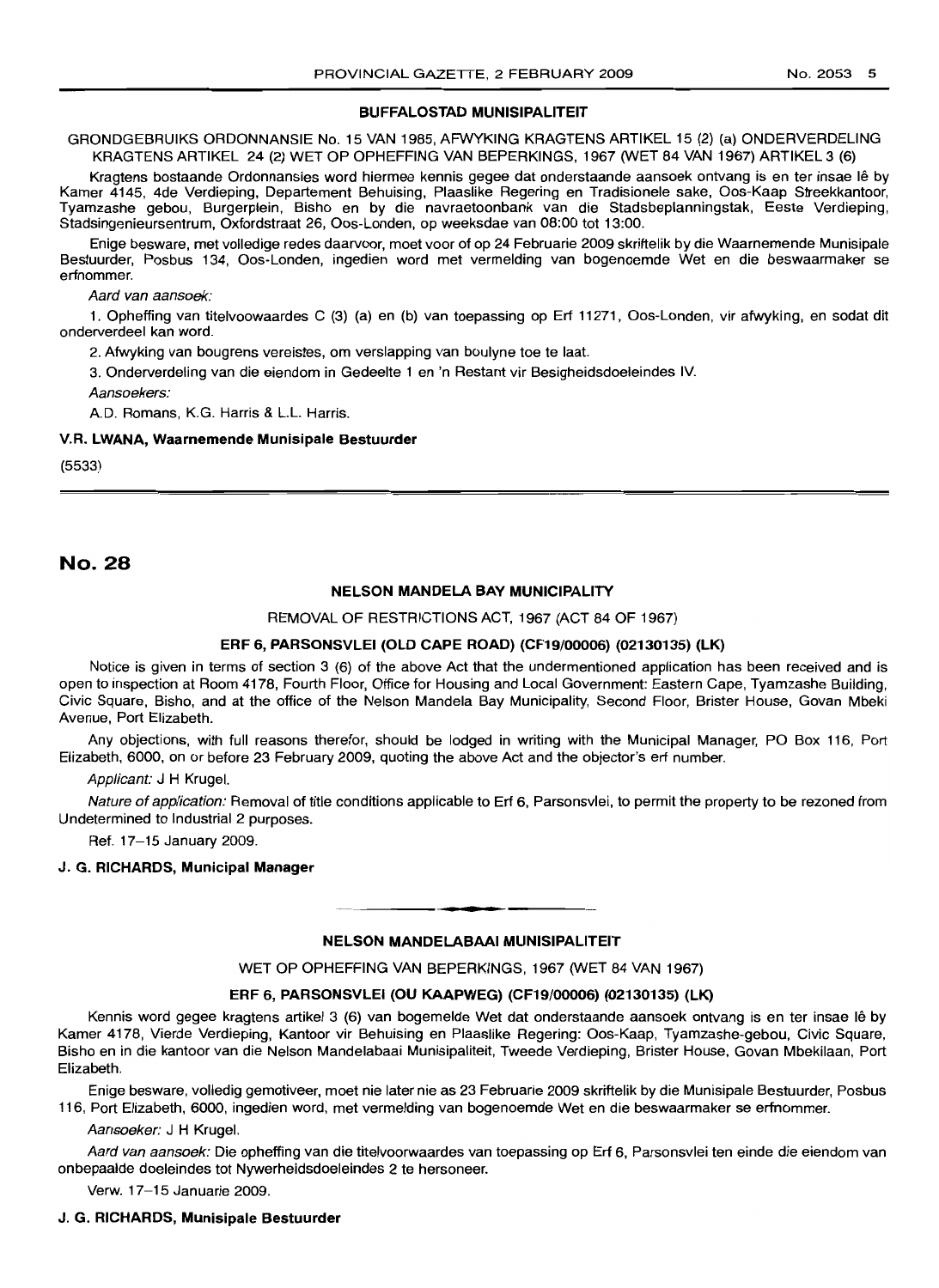### No. 29

### DEPARTMENT OF HOUSING, LOCAL GOVERNMENT AND TRADITIONAL AFFAIRS

### (EASTERN CAPE PROVINCE)

### NELSON MANDELA BAY MUNICIPALITY (PORT ELIZABETH)

REMOVAL OF RESTRICTIONS ACT, 1967

### ERF 116, JEFFREYS BAY

Under section 2 (1) of the Removal of Restrictions Act, 1967 (Act 84 of 1967), as amended, and on application by the owner of Erf 116, Jeffreys Bay, conditions B. (a), (b), (c), (d), (e) and (f) in Deed of Transfer No. T89760/2001, are hereby removed. THIS NOTICE REPLACES/AMENDS THE PREVIOUS PUBLICATION OF THE EASTERN CAPE PROVINCIAL GOVERNMENT GAZETTE No. 1014-NOTICE No. 74 DATED 19 MAY 2003.

### DEPARTEMENT BEHUISING, PLAASLIKE REGERING EN TRADISIONELE SAKE

**\_ E**

### (OOS-KAAP PROVINSIE)

### NELSON MANDELABAAI MUNISIPALITEIT (PORT ELIZABETH)

WET OPHEFING VAN BEPERKINGS, 1967

### ERF 116, JEFFREYSBAAI

Kragtens artikel 2 (1) van die Wet op Opheffing van Beperkings, 1967 (Wet 84 van 1967), soos gewysig en op aansoek van die eienaar van Erf 116, Jeffreysbaai, word voorwaardes B. (a), (b), (c), (d), (e) en (f) in Transportakte No. T89760/2001 opgehef.

HIERDIE KENNISGEWING VERVANG/WYSIG DIE VORIGE PUBLIKASIE VAN DIE OOS-KAAPSE PROVINSIALE STAATSKOERANT No. 1014-KENNISGEWING No. 74-GEDATEER 19 MEI 2003.

### No. 30

### MNQUMA LOCAL MUNICIPALITY

### APPLICATION FOR REZONING OF ERF 4270 FROM GENERAL BUSINESS TO SPECIAL RESIDENTIAL

Mnquma Local Municipality proposes subject to the approval of the MEC for Housing and Local Government to replan Erf 4270, in Butterworth which is privately owned for the purposes of a rezoning.

All plans showing this proposed development can be inspected at the Municipal Offices situated at Top of Blyth Street, New Building, Butterworth.

Contact Mr. L Khetho during office hours at (047) 491-4286.

Any objections thereto must be lodged in writing to the above office within 21 days from the date of this publication.

Municipal Manager, Mr. M. Pakade, P.O. Box 36, Butterworth, 4960.

# No. 31

### KING SABATHA DALINDEBO MUNICIPALITY

### CLOSURE, REZONING AND SUBDIVISION OF A PORTION OF ERF 16434, MTHATHA

Notice is hereby given in terms of sections 136 and 123 of the Municipalities Act, 1979, that the Council proposes to close a portion of Erf 16434 (Public Open Space) and [in terms of section 35 bis (i) of Townships Ordinance, No. 33 of 1934] rezone the same for Institutional zone purposes (Church). This subdivision of a portion of Erf 16434 (Public Open Space) will be to create one portion and a remainder, Mthatha.

Diagrams of the proposal are available for inspection during normal working hours at King Sabatha Dalindyebo Municipality.

Any objections must be lodged in writing with the Municipal Manager, King Sabatha Dalindyebo Municipality, Private Bag X5083, Mthatha, 51DO, within 28 days of the date of publication of this notice.

### Mr. M TOM, Municipal Manager

Private Bag X5083, Mthatha, 5100